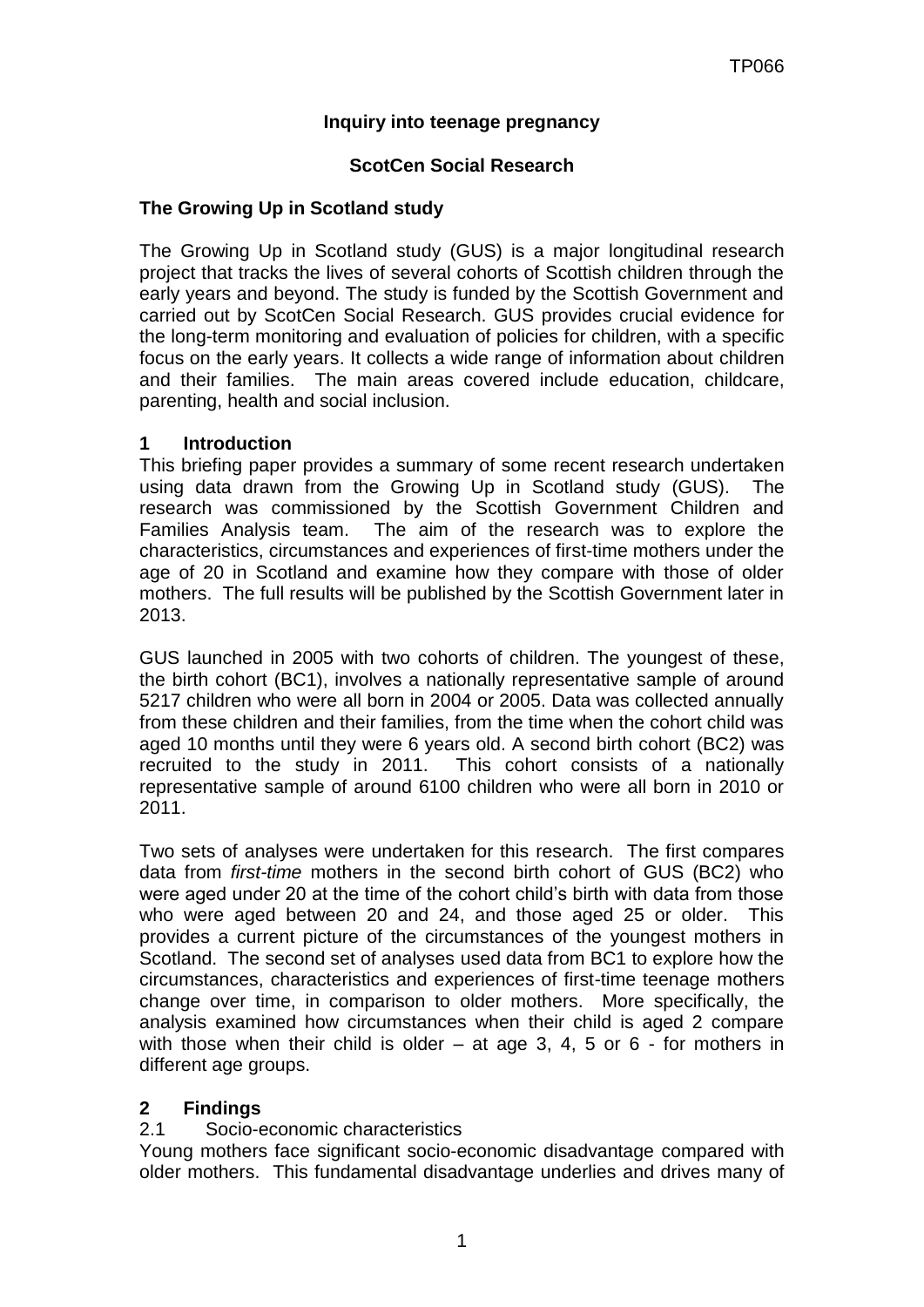the other differences shown in this paper. Therefore, addressing these issues would have particular impact in reducing inequality more broadly between younger and older parents.

- Mothers under 20 with children born in 2010/2011 were significantly less likely to be in employment than older mothers. 74% were not working compared with 39% of mothers aged 20 or older.
- Following employment trends over time shows that the mothers who were under 20 at the child's birth are least likely to be employment at each age point. However, employment levels amongst mothers under 20 do increase marginally over time whilst for the other groups they remain

similar so that by age six the gap is narrower than at age two.

• 71% of mothers aged under 20 in 2011 lived in a household with an annual income of less than £10,833 compared with 17% of mothers aged 20 or older.

Over the first six years of their child's life, compared with mothers aged 20 or older, mothers aged under 20 at the time of their child's birth are:

- Less likely to have qualifications at Higher Grade or above
- Less likely to be in employment
- More likely to be in the lowest income group with an income of less than £10,833 per year
- As their children get older, mothers in the youngest age group when their child was born continue to be significantly more likely than other mothers to be in the lowest income group. Whilst the proportion of mothers under 20 who fall into this category decreases over time, whilst increasing slightly for older mothers, the difference at age six nevertheless remains considerable.
- 16% of mothers aged under 20 in 2011 had qualifications at Higher Grade level or above compared with 68% of mothers aged 20 or older.
- As may be expected, more teenage mothers have qualifications at Higher Grade level or above by the time their child was aged six than did at age two. Although they are still the group least likely to do so, by a significant margin, they are the only group for whom the figures change over time.
- 2.2 Pregnancy and birth
- Mothers under 20 tend to report poorer health *behaviours* during their pregnancy than older mothers do. Compared with older mothers, they were less likely to use supplements such as folic acid and vitamin D, more likely to smoke and, amongst those who smoked when they became pregnant, less likely to stop. They also had poorer perceptions of their general health during pregnancy.
- There were many positives too. Mothers under 20 were less likely to have drank alcohol during pregnancy, more likely to have had a normal birth (without assistance or a caesarean section) and to perceive the birth as a positive experience – better or much better than they expected.
- In relation to lower use of folic acid prior to pregnancy and smoking behaviour, mothers under 20 were distinct from all other mothers. However, for use of vitamin D, alcohol consumption and birth experience, they were quite similar to mothers aged 20-24.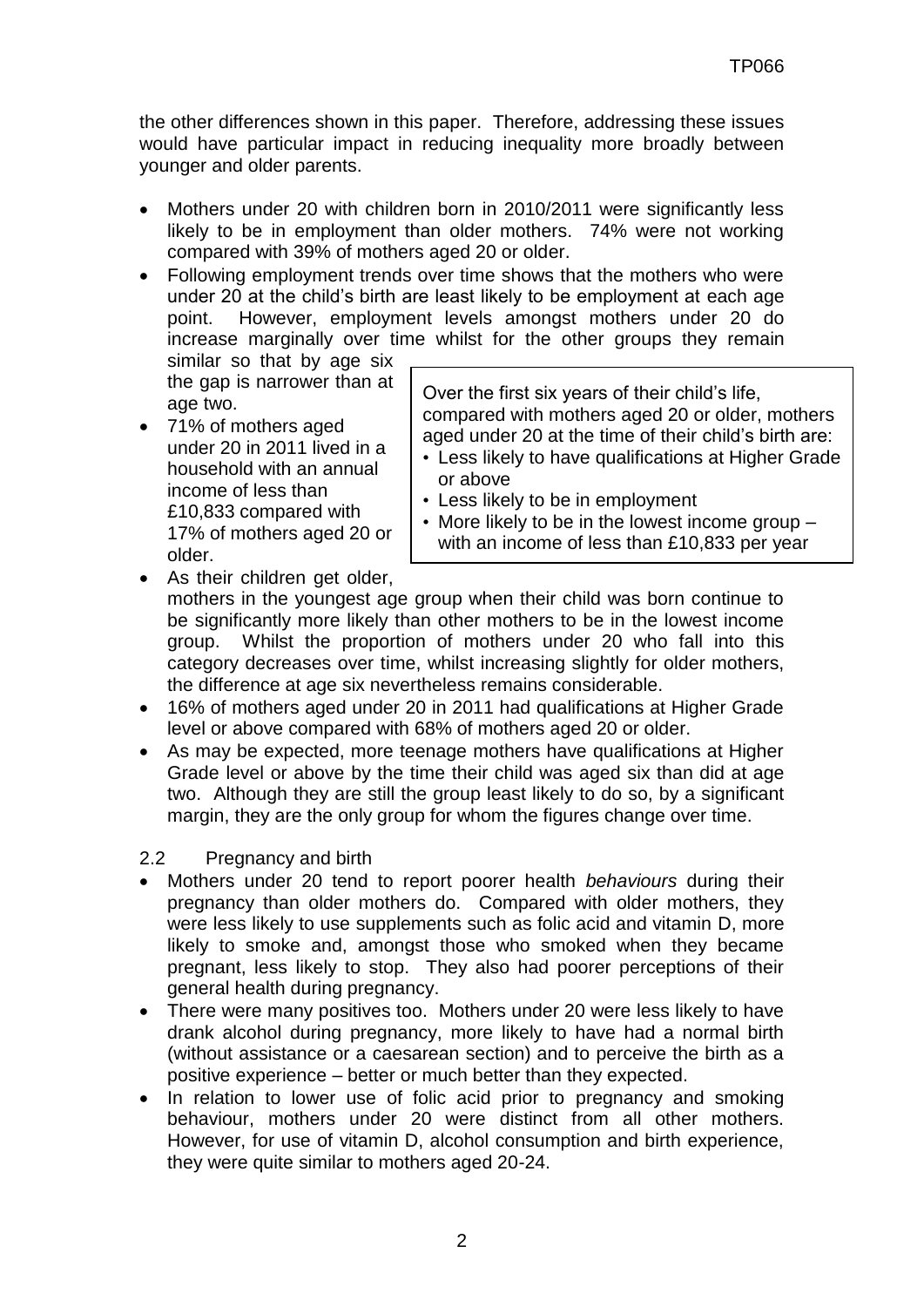• There were no notable differences<sup>1</sup> by age in the prevalence of low birth weight, premature birth or having an illness or problem during pregnancy.

2.3 Household, family and relationships

- Mothers under 20 are less likely than older mothers to be living with the child's father. The figures are quite drastically different by age on this measure. 30% of mothers under 20 live with the child's father compared with 56% of those in their early twenties and 89% of those aged 25 or older.
- By the child's sixth birthday, mothers under 20 are still more likely than older mothers to be lone parents. However, a significant number who were lone parents when the child was aged two, now have partners. The proportion of mothers under 20 who are lone parents decreased from 64% when the child was aged two to 45% by age six.
- Amongst those mothers who do live with a partner, younger mothers and particularly those under 20 - appear to have more difficult relationships with their partners than do older mothers.
- Younger mothers are more likely to live in the same household as a grandparent of the child - most likely because they are living in their own childhood home. Mothers under 20 are distinct on this measure – being most likely to live with one of the child's grandparents.
- The living with one of the child's grandparents reduces over time from 21% at age two to 9% at age six. Mothers under 20 remain more likely than older mothers to live with one of the child's grandparents at age six.
- When the child is aged 10 months, mothers under 20 are more likely than older mothers to live in both smaller and larger households. 38% live with the child only and 15% live with four or more people compared with just 8% and 2% of mothers aged 25 or older.
- At age 2, the vast majority of mothers across all age groups have only one child. By age 6, teenage mothers are more likely than other mothers to have three children increasing from 3% to 19% compared with <1% to 10% for mothers aged 25 or older.
- 2.4 Parental support

 $\overline{a}$ 

'…younger mothers, and those under 20 in particular, seem more wary of seeking formal support, and less sure about who to ask for advice…'

- Mothers under 20 were less likely to have attended ante-natal classes. Attendance increases with age but increases particularly amongst mothers aged 25 or older.
- Overall, younger mothers were less likely to have sought out or used a range of sources of support such as the Play at Home booklet, ChildSmile services, or parenting classes.
- This position does not change much over time. Although seeking information or advice on child health is less common amongst all mothers at age six than at age two, at all age points mothers under 20 are least likely to have sought information or advice.

 $1$  Though some small, statistically significant differences are evident.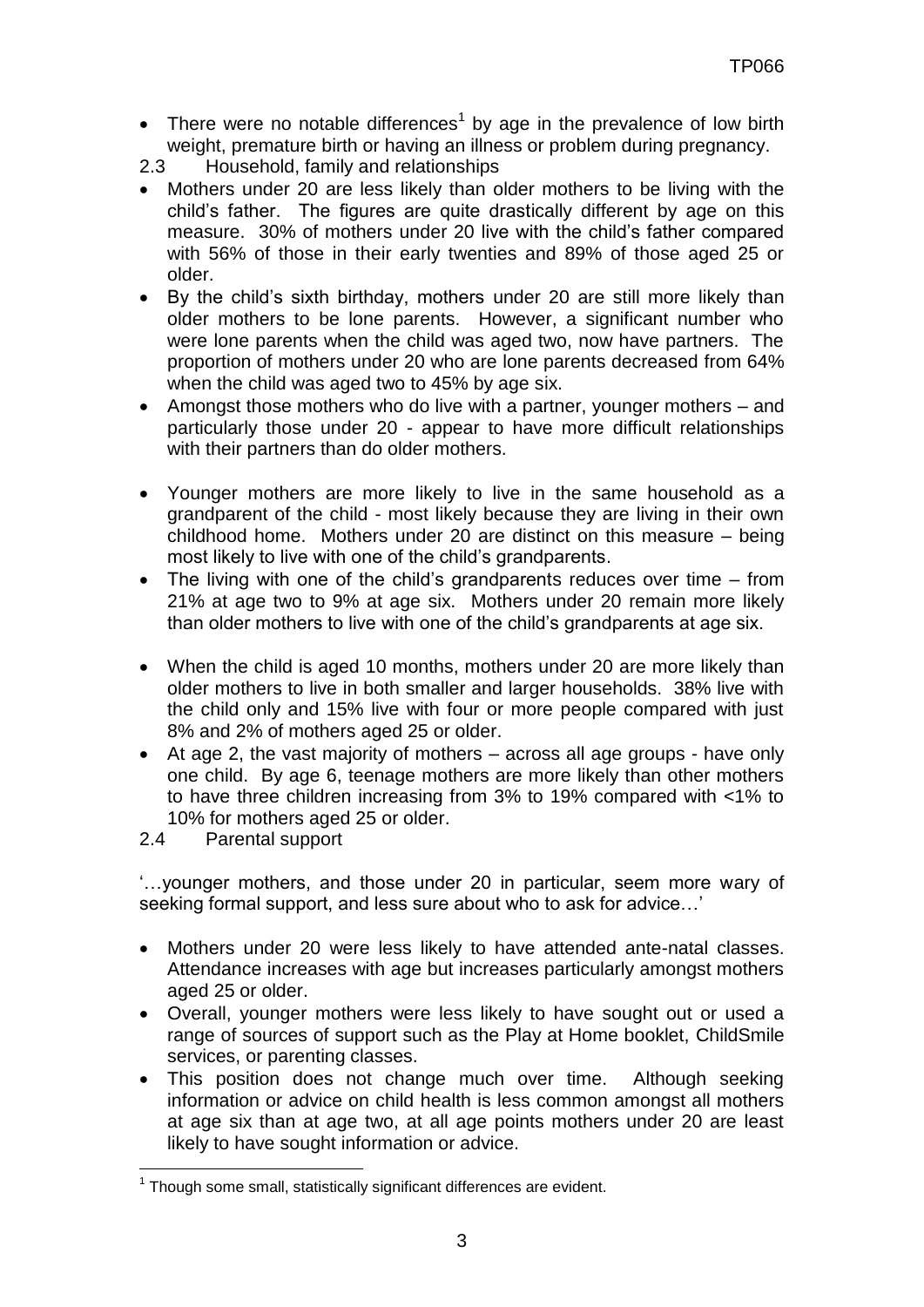- This is unsurprising given that younger mothers, and those under 20 in particular, seem more wary of seeking formal support, and less sure about who to ask for advice. In a series of attitudinal questions, mothers under 20 were more likely than older mothers to agree that:
	- o *"If you ask for help or advice on parenting from professionals like doctors or social workers, they start interfering or trying to take over"*
	- o *"Professionals like health visitors and social workers do not offers parents enough advice and support with bringing up their children"*
	- o *"If other people knew you were getting professional advice or support with parenting, they would probably think you were a bad parent"*
	- o *"It's difficult to ask people for help or advice unless you know them really well."*
	- o *"It's hard to know who to ask for help or advice about being a parent."*
- Notably, whilst for older mothers attitudes towards formal support do not change over time, for teenage mothers they become slightly more negative.
- All mothers most preferred to receive parenting information and advice in person, on a one-to-one basis. The most preferred source of this advice – again, amongst mothers of all ages - was a professional such as a health visitor Mothers under 20 were less likely than older mothers to prefer receiving advice via a seminar or group and more likely to prefer informal sources such as family or friends.

## 2.5 Maternal health

- Mothers aged under 20 and those in their early twenties rated themselves similarly in relation to general health and mental wellbeing. On each of these measures, they reported poorer health than those aged 25 or older.
- There was little change in the difference between both groups over time. Younger mothers (under 25) are less likely than older mothers to report excellent or very good health when the child was aged two and age six.
- There were no differences by maternal age in the prevalence of longstanding health conditions when the child was aged two. However, by age six, whilst prevalence had increased for mothers in all age groups, it had done more sharply for teenage mothers making them most likely to have such a condition at this stage.
- Smoking was more common amongst mothers under 20 than those in other age groups. Mothers aged 25 and over were more distinct however, being significantly less likely than those under 25 to smoke.
- Whilst mothers in all age groups were just as likely to drink alcohol, those aged 25 and older tended to do so more frequently but to consume fewer units when they did. In contrast, teenage mothers tended to drink less often but consume more units. Those in their early twenties fell somewhere in between.